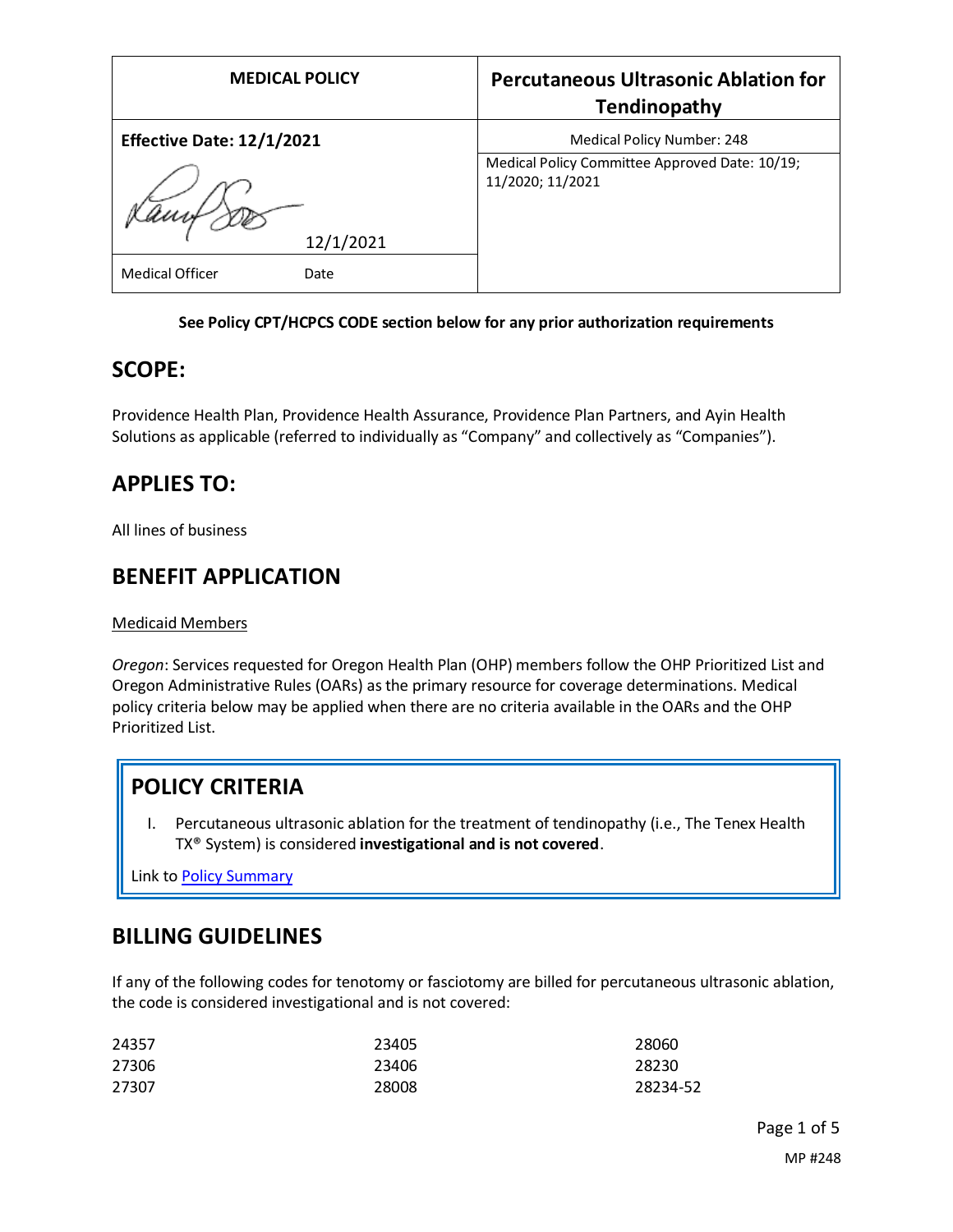| 27605 | 27005 |
|-------|-------|
| 27000 | 27006 |

# **CPT/HCPCS CODES**

|                                                                                                                                                                                                                                                             | <b>All Lines of Business</b>                                      |
|-------------------------------------------------------------------------------------------------------------------------------------------------------------------------------------------------------------------------------------------------------------|-------------------------------------------------------------------|
| Note: If a tenotomy of fasciotomy code is used to represent percutaneous ultrasonic ablation, the<br>code is considered investigational and is not covered.                                                                                                 |                                                                   |
| <b>Unlisted Codes</b><br>All unlisted codes will be reviewed for medical necessity, correct coding, and pricing at the<br>claim level. If an unlisted code is billed related to services addressed in this policy then it<br>will be denied as not covered. |                                                                   |
| 17999                                                                                                                                                                                                                                                       | Unlisted procedure, skin, mucous membrane and subcutaneous tissue |
| 20999                                                                                                                                                                                                                                                       | Unlisted procedure, musculoskeletal system, general               |

# **DESCRIPTION**

### **Tendinopathy**

Tendinopathy is the breakdown of collagen in a tendon, what connects muscles to bones.<sup>1</sup> This breakdown causes pain, burning sensation, reduced flexibility, and decreased range of motion. Tendinopathy is most common in the following tendons: Achilles, rotator cuff, patellar, and hamstring.

Tendinopathy is most often due to overuse or sudden stress on a tendon. Aging and decreased muscle tone can also lead to the development of tendinopathy. Treatment of tendinopathy usually starts with rest, as well as ice, compress, and elevation. Physical therapy is also used to help rebuild strength and stimulate tendon healing. Surgery, tenotomy, is a last-line treatment in severe cases of tendinopathy.

### **Percutaneous Ultrasonic Ablation (i.e., Tenex Health TX System)**

Percutaneous ultrasonic ablation using the Tenex Health TX System is intended as an alternative to conventional surgical techniques for the treatment of tendinopathy.<sup>2</sup> Tenex is an ultrasonic surgical instrument that breaks up hard and soft tissue. First, the TX System is used to visualize and identify the damaged tendon's exact location via ultrasound imaging. The MicroTip needle of the Tenex device is then inserted under local anesthetic at the location of the damaged tissue. The ultrasonic treatment is then activated to break down and remove the damaged tissue. This minimally invasive, ultrasonic technique is purported to keep the surrounding tissue healthy and unharmed. The procedure can be performed on an outpatient basis, and recovery is estimated at four to six weeks.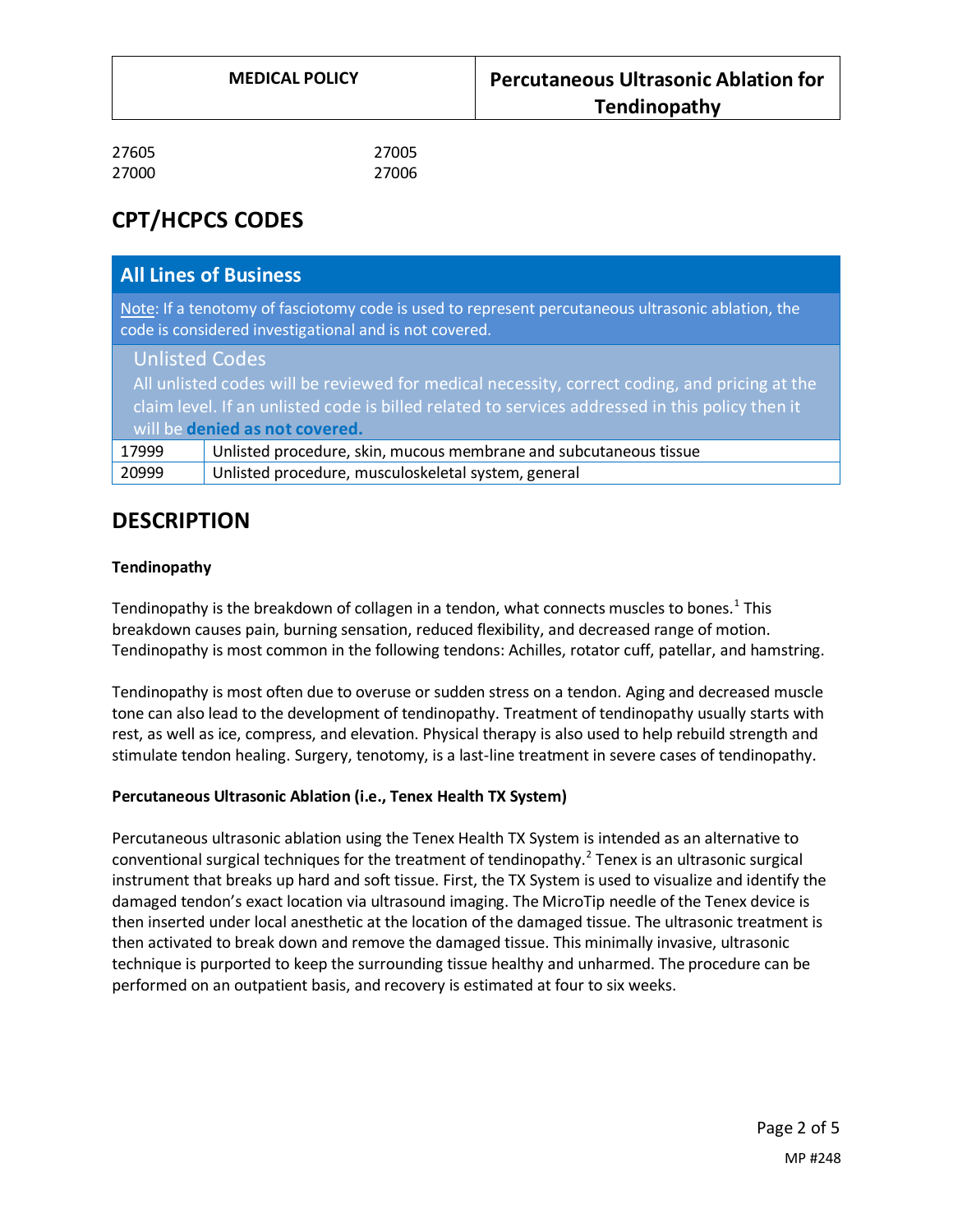### **REVIEW OF EVIDENCE**

A review of the ECRI, Hayes, Cochrane, and PubMed databases was conducted regarding the use of percutaneous ultrasonic ablation (i.e., Tenex Health TX System) as a treatment of tendinopathy. Below is a summary of the available evidence identified through September 2021.

### *Systematic Reviews*

• In 2021, the ECRI Institute conducted a systematic evidence review to evaluate the Tenex Health TX System (Tenex Health, Inc.) for Treating Chronic Tendinopathy.<sup>2</sup> The review identified six small studies (one retrospective nonrandomized study and five case series), encompassing 163 patients, evaluating Tenex for the treatment of tendinopathy. All studies were determined to be at a high risk of bias. Two prospective case series (n=20, n=19) and one retrospective study (n=62) evaluated Tenex for the treatment of elbow tendinopathy. Both reported improved visual analog scale pain scores and Disabilities of the Arm, Shoulder, and Hand scores at 1-to-3 year follow-up. Two of the three studies also reported that over 80% of patients were satisfied with the treatment and less than 20% required additional treatment. The nonrandomized retrospective study reported similar outcomes for pain relieve and function with Tenex compared to platelet-rich plasma injections.

In regards to lower-limb tendinopathies, one retrospective case series (n=34) reported reduction in moderate to severe pain from 68% to 15% in patients with Achilles tendinopathy. Two prospective case series reported recovery to full function in 10/16 patients after Tenex treatment for patellar tendonitis. Additionally, 12/13 patients reported complete pain resolution after plantar fascia treatment. The ECRI review concluded "(f)indings are at very high risk of bias from 3 or more of the following: lack of control group, randomization, and blinding; small sample size; retrospective design; and/or single center focus. The studies also reported subjective outcome measures (i.e., pain), which is why control groups, randomization, and blinding are needed to reduce bias."<sup>2</sup> The ECRI Evidence Bar™ was determined to be "inconclusive" because of "too few data".<sup>2</sup>

• In 2020, Vajapey and colleagues conducted a systematic review assessing the utility of percutaneous ultrasonic tenotomy (PUT) for tendinopathies.<sup>3</sup> Outcomes of interest included pain relief, patient-reported outcomes and complication rates. In total, 7 case series met the inclusion criteria and quality measures—5 studies involving the treatment of elbow tendinopathy and 1 study each involving the management of Achilles tendinopathy and plantar fasciitis (n= 142). Follow-up ranged from 1 year to 3 years. PUT resulted in decreased pain/disability scores and improved functional outcome scores for chronic elbow tendinopathy and plantar fasciitis. Results for Achilles tendinopathy showed modest improvement in the short term, but long-term data are lacking. Authors concluded that additional, high-quality studies are needed to accurately assesses the long-term efficacy of PUT for the treatment of tendinopathies.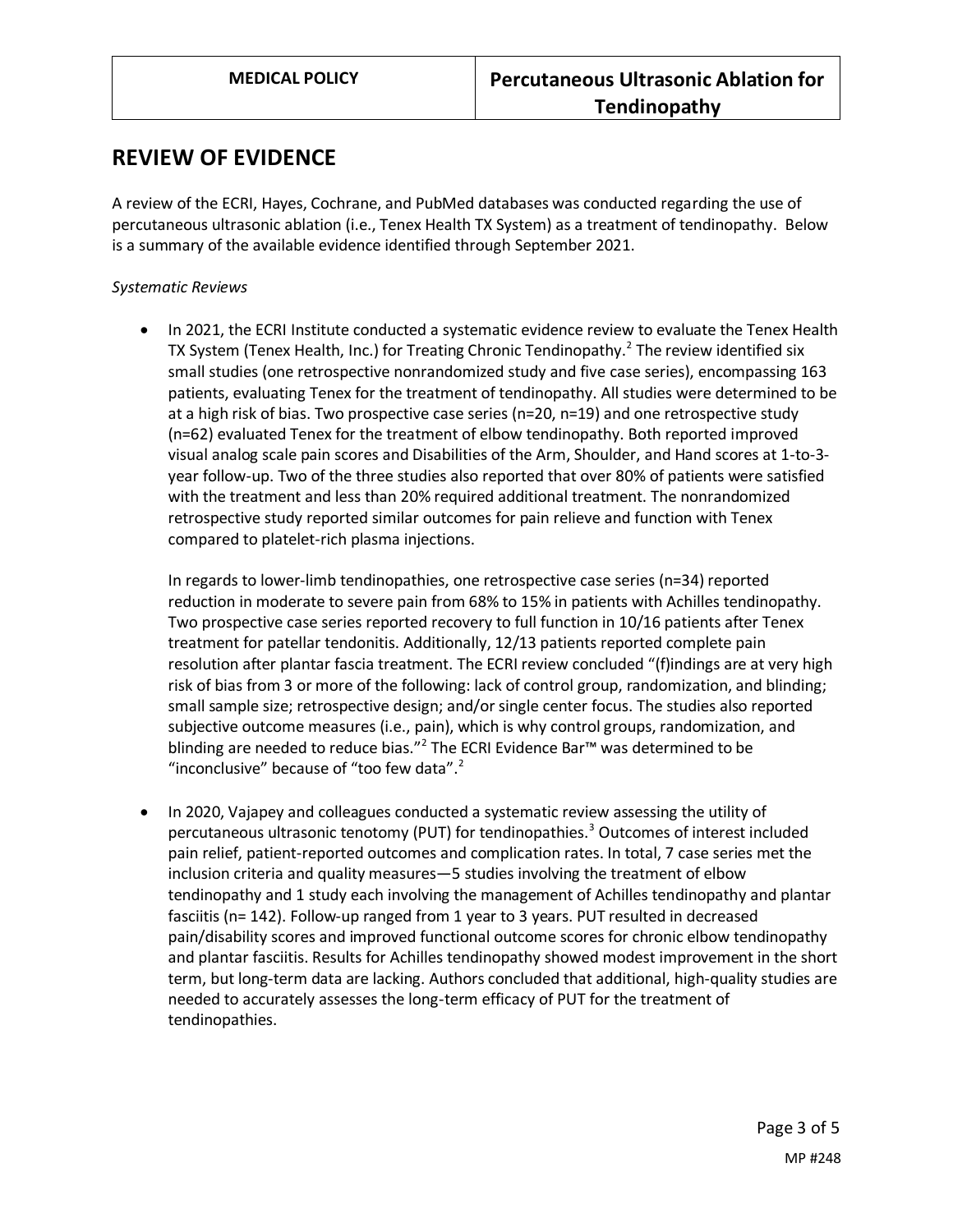# **CLINICAL PRACTICE GUIDELINES**

No clinical practice guidelines were identified which address percutaneous ultrasonic ablation for tendinopathy.

# **CENTERS FOR MEDICARE & MEDICAID**

As of 10/6/2021, no specific Medicare coverage policy or guidance (e.g., manual, national coverage determination [NCD], local coverage determination [LCD] article [LCA], etc.) was identified which addresses percutaneous ultrasonic ablation for tendinopathy. In the absence of a NCD, LCD, or other Medicare policy, Medicare guidelines allow a Medicare Advantage Organization (MAO) to make coverage determinations, applying an objective, evidence-based process, based on authoritative evidence. *(Medicare IOM Pub. No. 100-16, Ch. 4, §90.5)*

Therefore, this Company coverage review will be applied for medical necessity decision-making*.* Under Medicare, only medically reasonable and necessary services are covered (*Title XVIII of the Social Security Act, §1862(a)(1)(A))*. Procedures, devices, or other medical technologies which lack scientific evidence regarding safety and efficacy because they are investigational or experimental are considered **"not medically reasonable or necessary"** to treat illness or injury under Medicare. *(Medicare IOM Pub. No. 100-04, Ch. 23, §30 A)*

# <span id="page-3-0"></span>**POLICY SUMMARY**

There is insufficient high-quality, published evidence to evaluate the safety, efficacy, and clinical utility of percutaneous ultrasonic ablation for tendinopathy. Larger, higher-quality studies (i.e., randomized controlled trials with long-term follow-up) are required to validate the findings of the current body of literature. Additional studies should also compare percutaneous ultrasonic ablation with other established surgical treatments of tendinopathy.

# **INSTRUCTIONS FOR USE**

Company Medical Policies serve as guidance for the administration of plan benefits. Medical policies do not constitute medical advice nor a guarantee of coverage. Company Medical Policies are reviewed annually and are based upon published, peer-reviewed scientific evidence and evidence-based clinical practice guidelines that are available as of the last policy update. The Companies reserve the right to determine the application of Medical Policies and make revisions to Medical Policies at any time. Providers will be given at least 60-days' notice of policy changes that are restrictive in nature.

The scope and availability of all plan benefits are determined in accordance with the applicable coverage agreement. Any conflict or variance between the terms of the coverage agreement and Company Medical Policy will be resolved in favor of the coverage agreement.